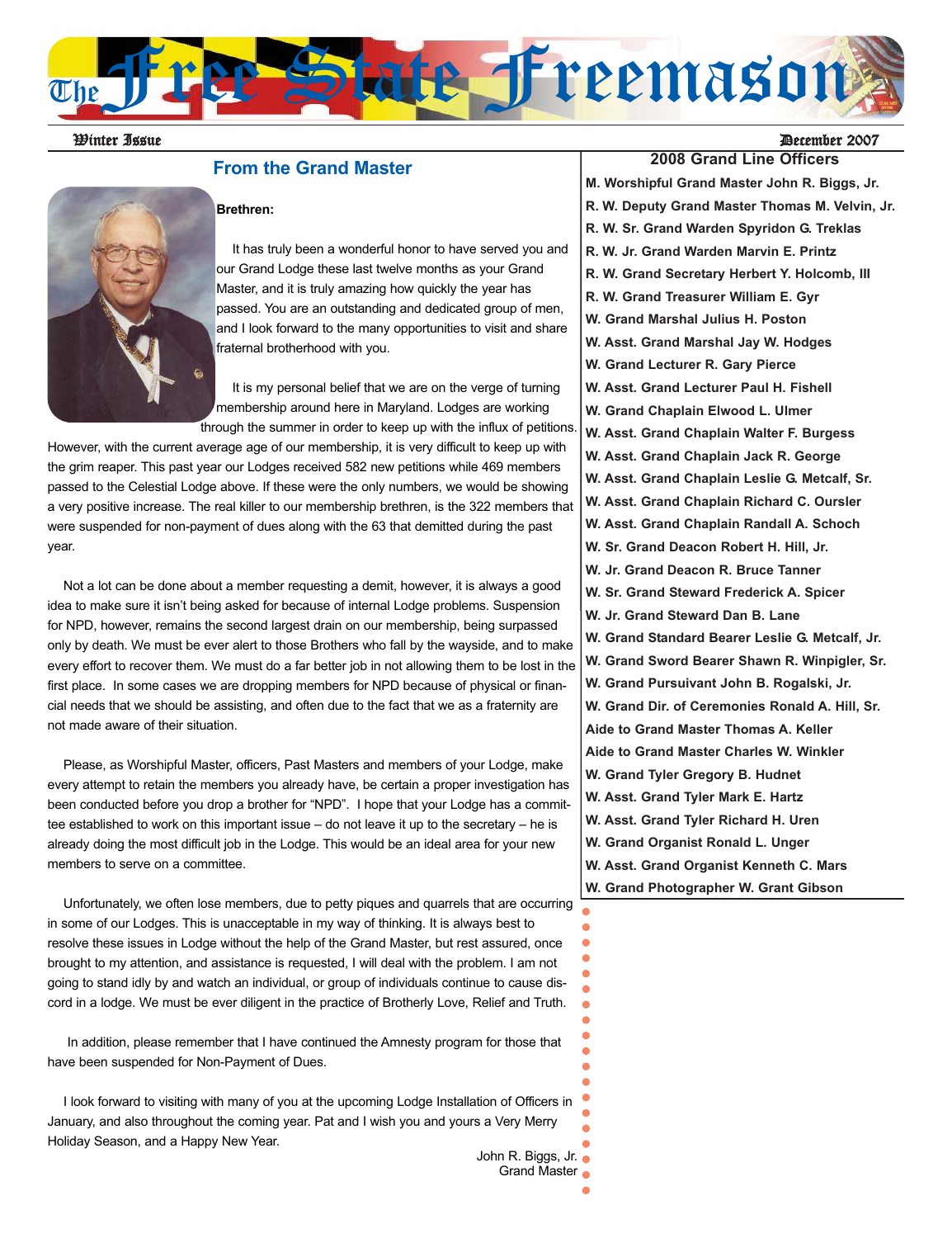Deadlines for submitting articles & information for publication in the *Free State Freemason*: **the 1st day of March (Spring), June (Summer), September (Fall), and December (Winter)**.

These dates are firm as the issue must be formatted and given to the printer the last day of these months.

> Send mail to: Grand Lodge of Maryland 304 International Circle Cockeysville, MD 21030

> > 410-527-0600 tel 410-527-1276 fax

FSFM@glmd.org

**Grand Lodge Website** http://www.mdmasons.org

#### **Article Submission**

These points should be followed for articles submitted for inclusion in the Free State Freemason publication:

Original pictures or pictures from a digital camera on disk are fine - use the highest resolution.

Ink jet prints or newspaper pictures **will not** reproduce satisfactorily.

If you desire the return of pictures, they must have submitting individual's name on the back.

Pictures should have accompanying documentation detailing who is in the picture and what the picture represents if not accompanied by an article. Articles must be typewritten.

Articles can be submitted to the editor by e-mail, fax, regular mail or dropped off at the Grand Lodge office.

#### **SCOTTISH RITE SINGERS NEWS**

In past days there have been as many as sixteen Scottish Rite Brothers raising up their voices in song. Today, due to age, illness and the grim reaper, there remain just enough of us at times to make up a hard working quartet.

For the "Singers" to remain a viable and progressive part of the Rite we must grow in numbers. Thus I make an appeal to each of you. That is if you are retired, have the freedom at times to get away from your business endeavor, or you are fortunate enough to be married to a very rich lady and don't have to be actively employed, here's the proposition:

First, it is important for you know that our S.G.I.G., III. Dr. Wilhelmsen, has agreed that I may recruit singers from the ranks of all Maryland Master Masons, so one does not have to be a member of the Scottish Rite to

join with the "Singers."

Now, as I have always said: "It is not necessary that one sings like a Crosby or a Como to join with us. Hey, just enjoy singing!" And I guarantee you'll have a good time too, for we are invited quite often to entertain the residents of retirement and assisted-living homes as well as Civic Centers and a number of our local Masonic Lodges for their Ladies Night, etc.

The "Singers" meet for rehearsal in the Scottish Rite Temple on Thursday mornings at 10:30 am. I earnestly encourage you to come join us. You will be most welcome, so give me a call at 410-721-1814 and I'll give you our next rehearsal date and attempt to answer any questions you may have about our group.

**2**

Sincerely & fraternally, William (Bill) Clark, Jr., P.G.M. **Director** 

## **The Grand Lodge of Maryland Ballroom Rentals**

**Contact:** Raymond J. Vogel, Ballroom Coordinator at 410-527-0289 E-Mail: glballroom@glmd.org, Fax 410-316-9410

**Office Hours:** 10:00 a.m. - 3:00 p.m. Monday - Friday by appointment. **Catering:** Approved list of caterers.

**Ballroom Capacity:** Receptions, 320, with a nice dance area. 410 for banquets without dance area. Separate room for Weddings and Special Events. **Rates:** Call for information.

Parking: Free on site, 178 spaces.

**Information:** Foyer is marble with a fantastic staircase. Ballroom is 55 ft. x 111 ft., with hardwood floors. Twelve brass chandeliers, dance area depends on table setup. A must see in person to really experience the beauty of this facility. Call us and come see our Ballroom in this beautiful Hunt Valley setting.

#### **License Plates**

Masonic License plates are available to Maryland Masons, with vehicles registered in Maryland, as well as their wives, widows, and sons and daughters living at home.

You do not have to wait for renewal of registration. Call Ray Vogel at 410-527-0600 to find out how it works and how easy it is to put them on your vehicle. Ray is available during regular business hours Monday through Friday. **Be proud of your fraternity and display these plates on your car this year.**

# **Chair Plaques & The Tree of Life**

**Chair Plaques** are for chairs located in the Corinthian Room on the second floor of Grand Lodge. You may have your own name on a plaque, or have it in memory of, or to honor a person, club, or group.

The Tree of Life is located in the main lobby of the Grand Lodge Building. You can sponsor a leaf on the tree, or have it in memory of, or to honor a person, club, or group.

The Chair Plaques and the Tree of Life leaves cost only \$200.00 each. This provides you with up to four lines on either, with twenty-one characters per line. What a wonderful way to remember someone. Call Ray Vogel at the Grand Lodge at 410-527-0600 to make arrangements for yours.

# **Change in Election of Grand Lodge Officers**

Brethren,

Beginning in 2008, the Grand Lodge of Maryland will be electing its Officers and Board Members at the Semi-Annual Communication in May. They will then be installed at the Annual Communication in November. This will give the Officers the opportunity to learn their elected office prior to serving.

Also, you will see the resume's for these Officers in the Spring issue of the Free State Freemason. If you are interested in running for one of the Boards or an elected office in Grand Lodge, send your resume to fsfm@glmd.org for inclusion in the Spring issue scheduled for the end of March.

Remember Brethren, this is your chance to have a voice in Grand Lodge. Make sure your Lodge representatives attend the Semi-Annual Communication on May 17, 2008.

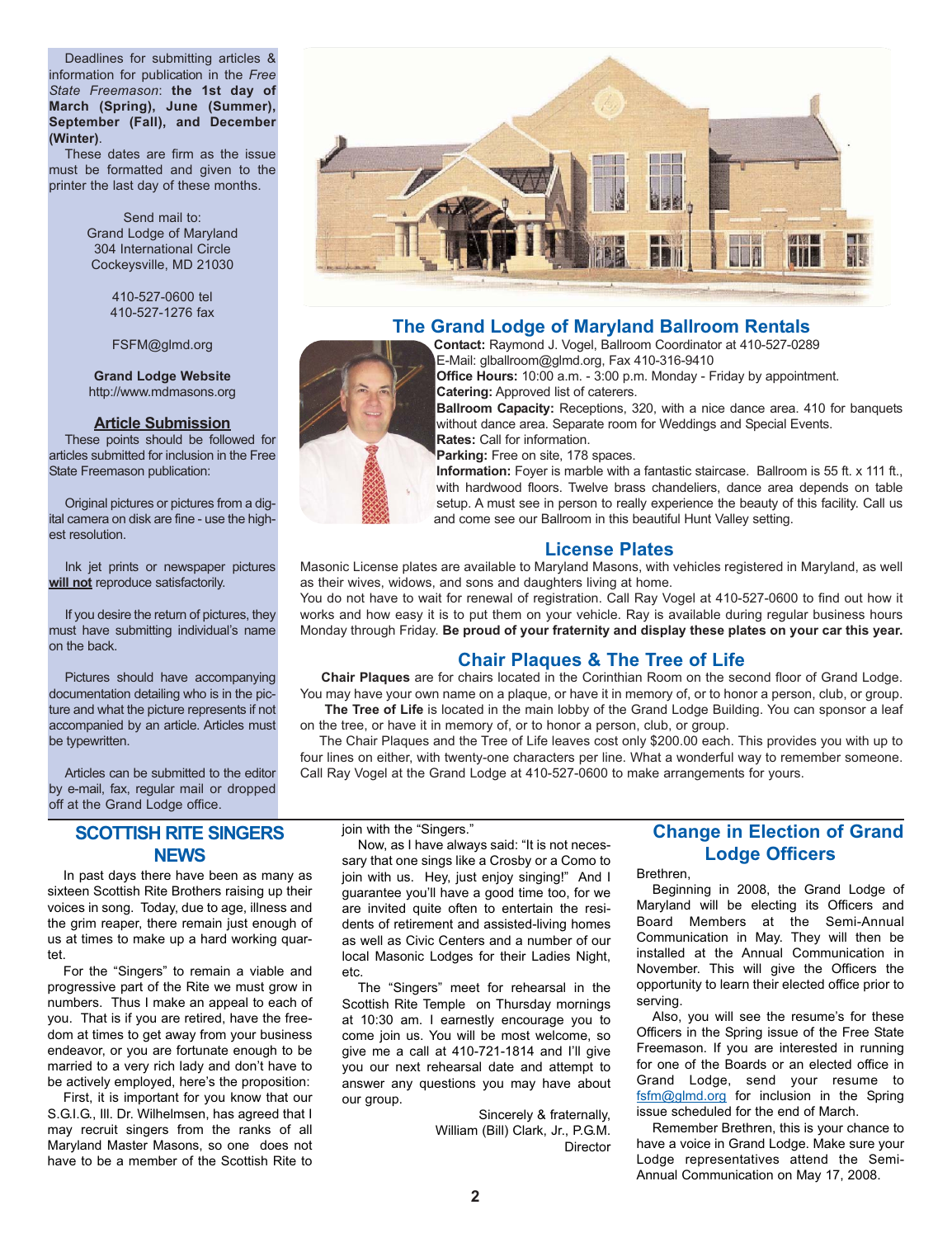

# **In Loving Memory of C. David Haacke Most Worshipful Past Grand Master March 1, 1925 – October 30, 2007**

*"Dad garnered many titles during his life, but I know that the ones most important to him were son, brother, husband, father, grandfather, and friend. That was the true essence of my father. His compassion for others. His courage and strength in the face of overwhelming odds. His fierce loyalty and devotion to those he loved. His absolute and unwavering love for his family. His spiritual devotion to God and his belief in the inherent goodness in everyone. And while he could seem intractable at times, my father never expected less of anyone than he expected of himself. And that is perhaps the most enduring legacy that he leaves for us - the standard by which we have been taught to live our lives"*

*-Kathi Haacke Morehead, daughter*

#### Personal Data:

Born March 1, 1925. Married November 25, 1950 to Kathleen D. Estepp Father of Kathi, Terri, and Debbi. Presently have 3 grandchildren Graduate of Johns Hopkins University, 1950 with degree in Chemical Engineering Post graduate studies at Hopkins McCoy College in business, finance and accounting Member of Christ United Methodist Church. Served as Sunday School teacher, Trustee, Chairman of Finance, Lay Leader and Conference Delegate. Served on National Board of Pensions.

#### Masonic History:

Raised in Tuscan Lodge No. 202 on December 14, 1953. Affiliated with Chester Lodge No. 115 on October 16, 1958. Worshipful Master of Chester Lodge No. 115 in 1973 Served on Board of Trustees of Maryland Masonic Homes; 1975-83 Right Worshipful Deputy Grand Master 1983-84 Most Worshipful Grand Master 1985-86 Cecil Royal Arch Chapter No. 34; Chestertown Adoniram Council Royal & Select Masters No. 21; Denton Chesapeake Commandery No. 10; Denton Maryland Old Line Council. Allied Masonic Degrees Maryland York Rite College No. 58 Maryland Council No. 9, Knight Masons Maryland College Societas Rosicruciana in Cibitatibus Foederants Grand College of Rites, Purple Cross Scottish Rite, Valley of Baltimore., Orient of Maryland; KCCH Honor Men's Club, Conowingo Club Red Cross of Constantine, St. Cyprian Conclave; Past Puissant Sovereign Royal Order of Scotland Tail Cedars of Lebanon, Baltimore Forest No. 45 AAONMS, Boumi Temple, Baltimore Knights of Mecca, Camel Wheels, Clowns AAONMS All Ghan Temple, Cumberland Royal Order of Jesters, Baltimore Court No. 82 National Sojourners, Bethesda No. 445 Heroes of 1776, Bethesda Chapter Maryland Masonic Research Society Order of DeMolay; Legion of Honor, Degree of Chevalier Order of Eastern Star, Chestertown Chapter No. 86, Worthy Patron 1963 and 1966. Honorary Member of many Blue Lodges in Maryland Served as Chairman of 1986 Conference of Grand Masters of North America Awarded Pierpont Edwards Medal of Connecticut for Distinguished Masonic Service in 1986 Awarded Philip C Tucker Medal of Vermont for- Distinguished Masonic Service in 1987 Awarded Grand Cross of Color of the International Order of Rainbow for Girls in 1994 Served as Director of Masonic Charities of Maryland from 1986 until 2007. Made Masonic Charities of Maryland Chairman Emeritus 2006 Served as Charter Master of Magnolia Lodge No. 53 of Grand Lodge of FAAM of DC, Consecrated April 27, 1997 Awarded the Thomas J. Shryock Medal May 19, 2007

#### Masonic Programs Initiated:

Created significant programs during term as MWGM

Solomon II to increase membership and activity in local lodges

Dr. John Coats Lodge No. 1787 established as base for an Endowment Fund for Masonry in Maryland

Masonic Charities of Mary1and, Inc., a charitable foundation to serve youth of Maryland and gain public recognition of Masonic presence. MCM has been used as model for similar programs throughout USA.

Original Director and member of Executive Committee of National Masonic Foundation for the Prevention of Drug and Alcohol Abuse among Children. Had prepared Instruction Manual for Lodges to use as a guide in creating lodge holding companies. Established the Family Day Picnic at Bonnie Blink for Masons, their families and friends to foster public recognition of Masons and their programs.



*(Grand Master Haacke with his daughter Terri)*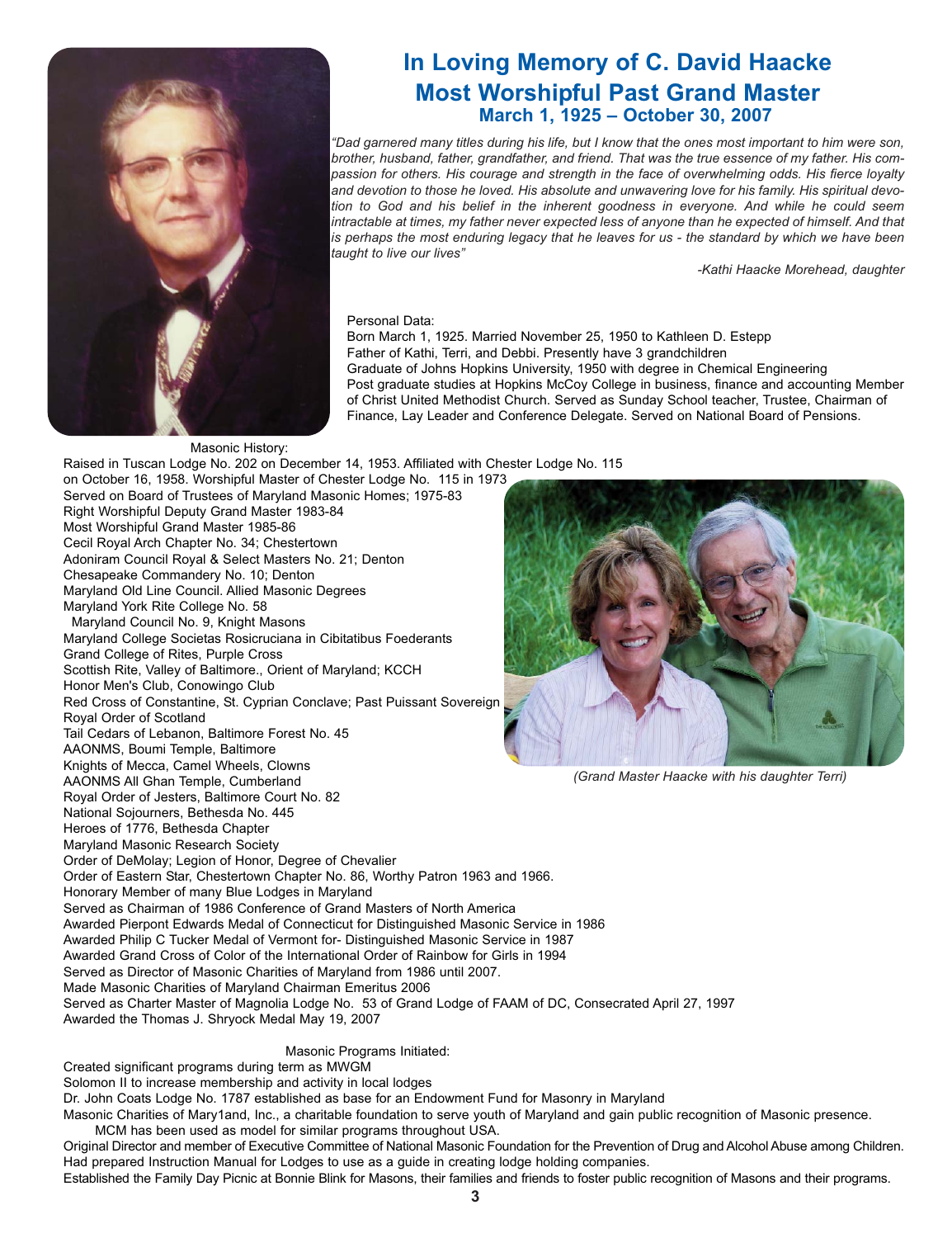# **National Sojourners CAMP NEWS LAFAYETTE CAMP (Baltimore No. 7)**

On November 14, 2007, six members of Baltimore Chapter No. 7 sojourned to the home of Mrs. Patricia Bruce in Annapolis, Maryland, and met with 8 other members of the Peggy Stewart Tea Party Chapter, NSDAR, to present "The Flag Building Program". It is interesting to know how this DAR Chapter got it's name and, quoting from the DAR website, here is how it happened:

"You probably have heard about the Boston Tea Party. A similar incident took place in the Annapolis port but it was no "tea party".

On October 19, 1774, the owner of the Peggy Stewart, Captain Anthony Stewart, and several other merchants of the colonial port city of Annapolis, were forced to burn the brig in the Annapolis harbor for having several hundred pounds of tea brought directly from London with tax and duties to be paid. The Peggy Stewart, named after the Captain's daughter, was built and registered in Patuxent, MD, only a year and a half before she was destroyed.

In 1889, when ladies of Annapolis formed the DAR chapter, they chose to be known as the "Peggy Stewart Tea Party", commemorating this historic event. For over a hundred years, our chapter has been promoting patriotism, supporting our Veterans and educating our youth in Maryland's capital of Annapolis through the programs of the NSDAR."



Pictured (L - R) are Brother Sojourner Kenneth D. Lewis, P.P., ADJ., Mrs. Jacqueline "Jackie" Ruffing, Regent; and Brother Sojourner Oswald E. Kinat, P.P., CMDR. Not pictured are Flag Team Members: Lewis F. Bandell, Jr.; Craig R. Benson, Howard E. Roe, and Oliver W. Strong, P.P.; PCMDR.

Your interest in the Daughters of the American Revolution, in general, and the Peggy Stewart Tea Party Chapter, in particular, may be directed to Jackie Ruffing, 410- 280-2576.

Your interest in having "The Flag Building Ceremony" performed for your organization may be directed to Ozzie Kinat, 410-761- 8567 or Ken Lewis, 410-527-1843.

# **Traveling Brother Update**

Brothers all,

I just returned from the latest trip to Jerusalem with an unexpected visit to Ramala and the West Bank. Not many pictures, but a few interesting things. The picture is near West wall ("wailing wall") and after aquiring appropriate head covering, I went down respectfully to feel the wall myself: it is somewhat of an experience that I have yet to figure out how to translate into words, but inspiring none the less. The visit to the old city was brief and my social observations could fill a volume alone, but more of that at another time. I was unable to locate the local Lodge of the Temple, but I was unable to get word from any of the local Israeli brothers I had emailed prior to the trip so it was probably just as well... it seems that the disdain for the Crusaders is on par for their distrust of each other or more so, and our order is considered somewhere between that.



The weather was nice. Ramala is unimpressive much like the majority of the ancient world as it has not been well maintained by its inheritors; lends much to my social theory about many things, and this place in particular. Nothing like driving by Hamas HQ and playing nice, but I suppose that is what temperance and restraint are as virtues and they would be like empty words if not practiced. I can honestly say that I earned every bit of my pay this trip and continue to ask myself all those questions that are key indicators that it is time to leave the game, except for the fact that there is a part of me that still enjoys the excitement while the majority of my whole tells me that it is a good time to walk away while I still can... but I can't shake the feeling that there is still work left to do and that the experience i s not only good for the soul, but it prepares me for the path that lies yet ahead.

> Fraternally, Will Barrell

#### **Highland Chapter No. 33 OES**

Masonry and Patriotism is alive and well in Maryland. The Brothers & Sisters of Highland Chapter No. 33, are proud to announce that for the first time, in the month of November, 2 shipments of at least 7 large boxes each will be sent. The first is all boxed up and going out this week. Those great people over at Ken-lee Precision were at it again last month and have supplied us with so much stuff. I just know Bro. Ken Lewis of Howard Lodge No. 101, (the "Big Dog" over there) is as proud of his employees, as we all are of their participation in our program.

On the 1st of November, I had the honor to visit with Worshipful Master, Bro. Melvin J. Mason, Jr. and the Brethren of Wheaton Lodge No. 228. I was invited to talk on our Troop Support Program. We enjoyed a great evening of fellowship, that was centered around Veterans and the Marines. Worshipful Master Dan B. Lane of Kensington Bethesda Lodge No. 198 gave an informative talk on The Marines, and also invited all present to attend an Ice Cream Social, which his Lodge was sponsoring at The Bethesda Naval Hospital that Saturday, for the Troops who are there receiving treatment. Wheaton Lodge No. 228, presented our Program with the most generous donation we have ever received, and this will allow us to make a 2nd shipment this month. It will be done in Honor of the generosity of the Brothers of Wheaton Lodge.

Worshipful Master Melvin Mason said it best that night, "It just seems right that Veterans Day comes in the same month as Thanksgiving, because we all should remember to be thankful for our Veterans". The 2nd shipment will go out about mid month. My Thanksgiving list this year, will certainly include the members of Wheaton Lodge No. 228.

In closing I would just ask you all to remember, especially this month, that most of the things you have to be thankful for in this country, more than likely, a Veteran had a hand in it. Please remember them in your Prayers

If you would like to hear about our Program, interested in getting your own started, or make a donation, Please contact me at:

Roy M. Hodgson P.M. , G.I. 8909 Carlisle Ave. Nottingham, Md. 21236-2110

# **'Ice Cream Man' Delivers Morale to Wounded Troops**

Brethren One and ALL,

I want to thank the following Brothers who showed up Saturday, Nov. 3, to attend the Masonic 2007 Veteran's Ice Cream Social at National Naval Medical Center in Bethesda: Dan B. Lane, WM, Kensington-Bethesda No 198 Jack Fuller, SW, Kensington-Bethesda No 198 Richard Utyro, Tr, Kensington-Bethesda No 198 Ed Johnson, WM, Pentalpha No 194 Bill Renner, Pentalpha No 194 Tom Marraffa, WM, Montg.-Corner. No 195 Bernard Moorin, PM, Montg.-Corner. No 195 Melvin Mason, PM198 WM Wheaton No 228 Charles Joseph, PM SW, Wheaton No 228 Thomas Mason, PM198 Sec Wheaton No 228 Paul Slayton, SD, Wheaton No 228 Bob Swanson, SS, Wheaton No 228 Keith M. Vivian, PM, St Columba No 150 Wendell Miller, St Columba No 150 Bradley Gilson, Collington No 230 and his lovely Wife

Scott W. Baumbaugh, Collington No 230 Joshua Poling-Goldeme, FC, St. Albans Bob French, PM, Corner Stone Lodge, **Massachusetts** 

Thanks to you, it was a HUGE SUCCESS!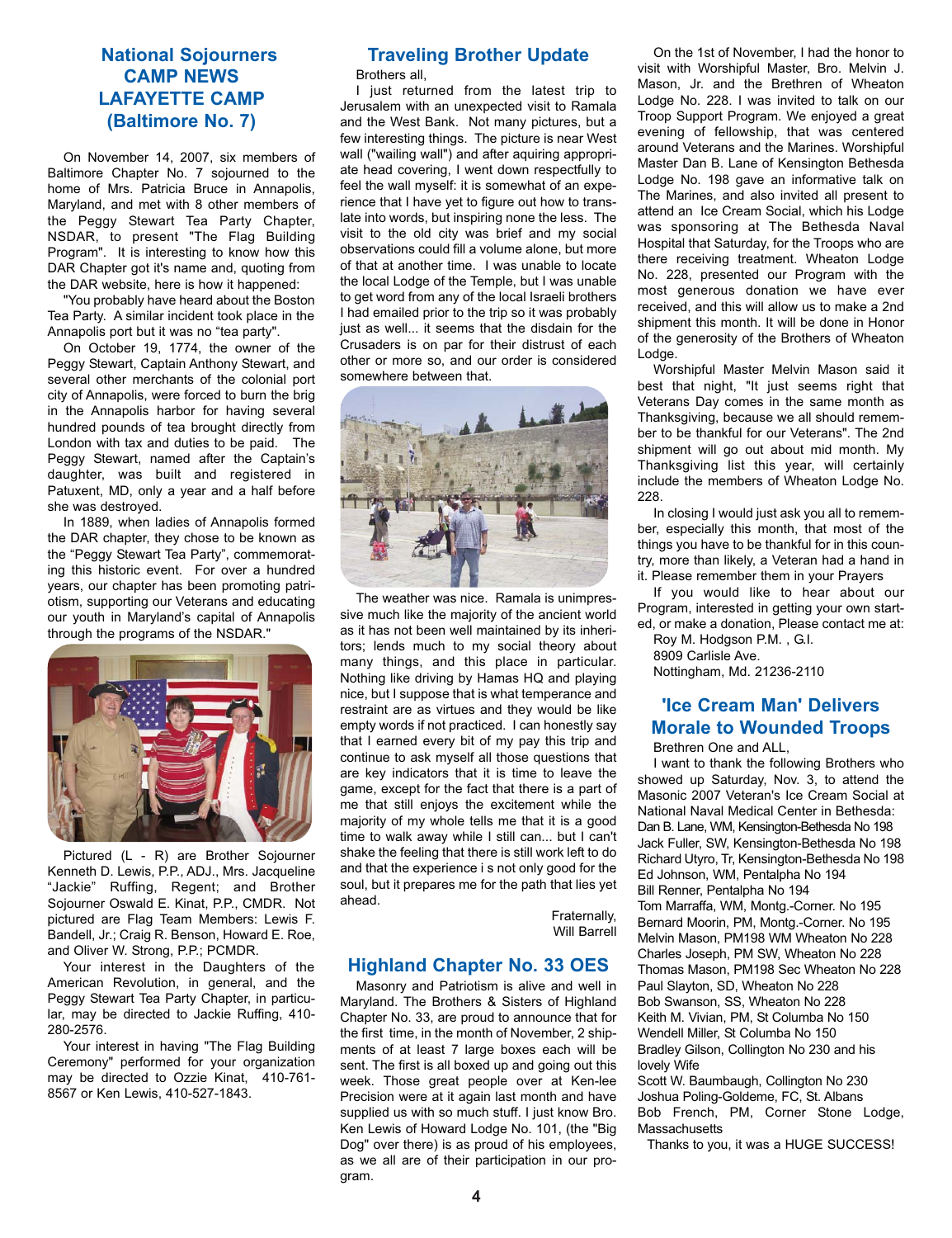#### **The Test**

Several years ago, the story is told of a Mason who always wore his Masonic ring and lapel pin when in public. On some occasions, he rode the bus from his home to the downtown area. On one such trip, when he sat down, he discovered the driver had accidentally given him a quarter too much change.

As he considered what to do, he thought to himself, "You'd better give the quarter back. It would be wrong to keep it." Then he thought, "Oh, forget it, it's only a quarter; who would worry about this little amount. Anyway, the transit company gets too much fare; they will never miss it. Accept it as a 'gift from God' and keep quiet."

When his stop came, he paused momentarily at the door, then he handed the quarter to the driver and said, "Here, you gave me too much change."

The driver with a smile replied, " I noticed your Masonic ring and lapel pin. I have been thinking lately about asking a Mason how to join. I just wanted to see what you would do if I gave you too much change. You passed the test. Can you tell me how to become a Mason?"

When the Mason stepped off the bus, he said a silent prayer, "Oh God, Grand Architect of the Universe, I almost sold you and my beloved Masons out for a mere quarter."

Our actions are the only Masonic creed some will ever see. This is a really almost scary example of how people watch us as Masons and may put us to the test even without us realizing it! Always be diligent, whether it be at the theater, restaurant, grocery, service station or just driving in traffic.

Remember, whether it be a lapel pin, a ring, or an emblem on the car, you carry the name of our great fraternity on your shoulders whenever you call yourself a Mason. You never can tell who might be watching!

#### **Hele, Conceal, and Never Reveal**

A law passed in 1562 (Act 5 Eliz. C.4, s.30) refers to the occupation or art of the "Tyler, Slater, Healyer, Tilemaker..." We are well aware of the use of the title Tyler for the one who keeps off cowans and intruders, but Healyer is an interesting synonym as it turns up in a related and Masonic context.

The word also occurs in Dublin in 1502 when a Charter was issued to the Gild of Carpenters, Millers, Masons, and Heilers.

The heiler or healyer, then, is one who covers a house with a roof of slated or tiles and the word comes from the verb to hele (or 'heal', and in Scotland, 'heil') meaning to cover, hide, conceal or keep secret. Although nowadays used in our Obligations, it was apparently still in use 100 years ago: an 1894 property advertisement offered for sale some 'slate-heled modern cotteges'.

All of the above comes from the 20-volume Oxford English Dictionary, except for the Gild Charter which is mentioned in the history of the Grand Lodge of Free and Accepted Masons of Ireland by J.H. Lepper and P. Crossle (1925).

#### **Highland Lodge No. 184**

Below are some pictures from our June Lodge meeting where we handed out scholarships and awarded a 60-year pin.

The Brother receiving the 60-year pin is George Henry Popp. Also in that picture is Grand Inspector Julius Poston and WM Jack Grieve.



The students receiving the scholarships are Adam Taylor, Kelly McAphee, and Ambler Kistler.



*(Adam Taylor receiving scholarship from Worshipful Master John B. Grieve)*



*(Kelly McAphee receiving scholarship from Worshipful Master John B. Grieve)*



*(Ambler Kistler, along with her mother, receiving scholarship from Worshipful Master John B. Grieve)*

#### **Happy Holidays from the Hill!**

**Paula O'Neill, Executive Director Maryland Masonic Homes**



We have had an active Summer and Fall and look forward to the upcoming holiday season. As the leaves change and cold temperatures sweep in, we are afforded the 'beautiful view' from the Hill. We have lost many special residents this year and

we rejoice in the friendships we shared. Our memories and thoughtful remembrances reflect the true spirit of giving and caring that is unique to MMH. We are one family, dedicated to each other and the Masonic mission.

The leadership team is now complete with the return of Dave Sevinsky, Recreation Director and the addition of Ele' Lundgren, Quality Assurance Coordinator. Both bring extensive years of health care experience to us. Within each department, we have a renewed focus of employee education and skill enhancement. Core competencies and new technology are a small part of this program to teach and train our staff.

There have been many facility improvements and upgrades during the past few months. A new telephone system with enhanced features was added and a security system that includes an increased number of security officers, front gate activation and secured access to the building. A new wheelchair van has greatly aided our residents and we are diligently working on the cafeteria to offer a meal choice for residents and staff.

We are very excited and anticipating the growth at Bonnie Blink as preparation begins for the new apartment and community buildings. The residents are anxiously awaiting the next phase of this process and the staff is ready to extend the high quality of care and services to this new addition. I have been asked to serve on the marketing committee and am eager to get started.

Our annual Office of Health Care Quality survey was a success. This grueling process reviews the health care environment, nursing and dietary practices, resident charting and a multitude of related areas. I am proud to be a part of this team who shows their commitment every single day. We celebrated by having the leadership team dress as 'cheerleaders' for the day, and serve breakfast to the staff in appreciation of their hard work.

The new organ has been an awesome addition to our beautiful Chapel. Thank you to the generosity of many who donated funds to this worthy cause, and especially to the Board of Trustees for this purchase.

I was once again given the opportunity to represent Maryland at the Masonic Homes Executive Association of North America conference in Pasadena, CA. This well attended conference gives us the chance to share ideas and practices that focus on the Masonic mission and purpose. I understand from sev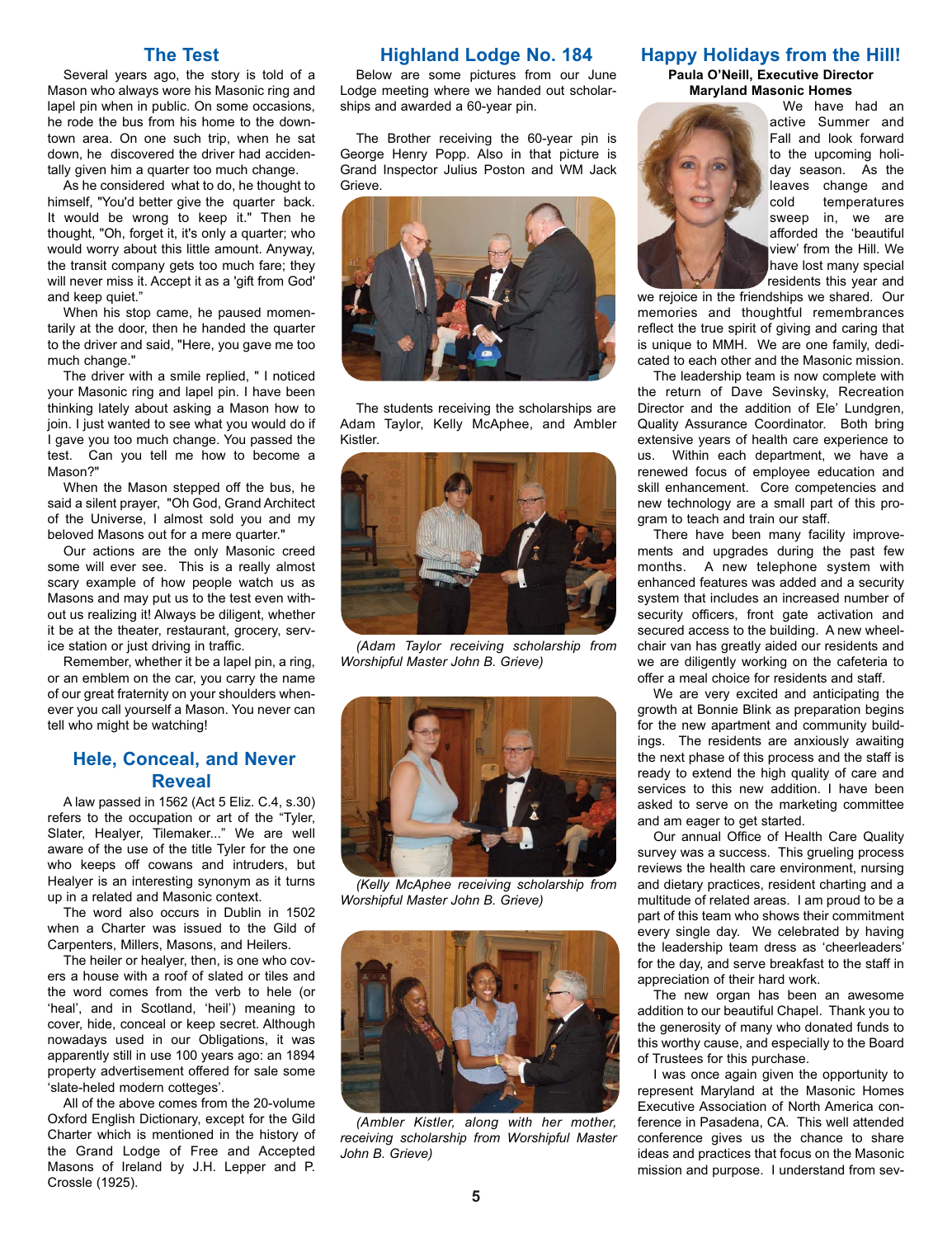eral attendees that Maryland hosted this conference in 1983. We have not been able to locate any information related to that and are asking anyone who remembers or has information, to please contact me. It is my hope that we will be able to host the MHEANA conference in the future.

Come visit us as we proceed into this beautiful season. Our residents are busy with preparations for the upcoming holidays.

*Excellence isn't a sometimes thing. You have to earn it and re-earn it every single day.* Blessings and good wishes to all,

Paula O'Neill

Executive Director

# **Grand Lodge of Maryland Listserve**

Are you subscribed to the Grand Lodge ListServe?

A recent check of the subscribed members reveals we only have about 200 subscribers. That means about 18800 of you are missing out on late breaking news about Lodges, events and members of the Fraternity in Maryland. For instance:

An upcoming breakfast; Golf Tournament; The death of a respected member; The dedication of the building; etc...

If you are not yet a subscriber, and you have a valid email address, you can subscribe by sending an email message to glmaryland@listserve.com with the subject of the message "Subscribe" without the quote marks. That is all that is required. You will receive a confirmation message as soon as one of the administrators approves your subscription. You should then receive all postings to the Listserve.

If you are a subscriber, and would like to post a message that is of general interest to the subscribers, just create the message and send it to glmaryland@listserve.com. The administrators will be notified that a posting awaits approval. Once an administrator reviews the message and approves it, the listserve will send it to all subscribers. The only guidelines are that the posting pertain to Masons in Maryland and that it is free of vulgarity and derogatory content.

Should you have difficulty subscribing, unsubscribing, or posting a message, please send an email to rwdgm@glmd.org.

# **\*IMPORTANT MESSAGE\***

The Grand Lodge has retained Third Age,  $\mathbb H$ nc., a Philadelphia based marketing and $\mathbb Z$ planning firm, to conduct a member survey regarding the planned expansion to the Maryland Masonic Homes. The survey was mailed mid-November to a ran- $\delta$  dom sample of our membership. If you (do not receive a survey, but would like to  $\operatorname{\mathbb{P}}$ participate in this market research, please $\operatorname{\mathbb{P}}$ contact Paula O'Neill, Executive Director at 410-527-1111. Your input is greatly needed to ensure that we design our retirement community to meet the needs and desires of our membership.

# **From the Potentate of Ali Ghan Shrine**

BRETHREN,



Singer Rod Stewart composed and sang a song entitled, "Never Give Up on a Dream" and each of us need to follow his recommendation as one young man, Terry Fox, did. Mr. Terry Fox was a high school

runner and, at the age of 18, was diagnosed with cancer and eventually lost a leg. Terry decided to make cancer research a priority in his life and, made a commitment to raise \$1 million by running across Canada collecting donations along his journey.

At the start of his quest, he dipped one toe into the Atlantic Ocean and began his trek and never once gave up on his dream even though the trip was too painful and thoughts of quitting entered his mind. BUT HE NEVER GAVE UP and kept on going and going and going. Unfortunately, he only made it just passed Toronto and, had only collected a total of \$600,000. Even though discouraged, but still never gave up on his dream. Terry Fox ran a total of 3250 miles and suffered a relapse and consequently died.

After he died and because of his commitment, the people of Canada were so impressed with the young man's dream and commitment to raise money for research, they established a period called the "Terry Fox Month." Even though he was dead, his dream never ended. In that one month, the people of Canada raised \$20 million. YES, Terry Fox was gone but his dream never ended. Each of us needs to develop and maintain that same spirit for our fraternity and for Freemasonry…… Dream, Believe, and Achieve.

Probably being the last article that I will have the pleasure and honor of writing for this publication as Potentate of a very proud Ali Ghan Shrine Center, I wish to relay my most heart-felt thanks to MWGM Jack for encouraging me to submit articles, but more importantly for his friendship. Also, I offer my most sincere thanks to each Noble and Lady of Ali Ghan Shrine Center for their commitment to excellence, their support, and dedicated efforts. Ali Ghan Shriners, again, I remind you to take pride in how far we've come; and have faith in how far we can go."

This is one year that my Lady Sue and I will retain in the deepest section of heart and mind. I will close with HOW GREAT IT IS TO BE AN ALI GHAN SHRINER. Always remember, "Dreams are the seedlings of reality. To accomplish anything, you must first dream, believe, plan and act." May our Supreme Architect of the Universe invoke his blessings on each and everyone.

> Yours in the Faith, Keeping Dreams Alive, R. Francis "Fran" Shives, Potentate Ali Ghan Shriners



*(Pictured above: Ali Ghan Shrine Divan with 4 trophies awarded our Shrine Center during the recent Mid-Atlantic Shriners Association convention in Virginia Beach. Pictured (front, left to right) O.G. Mark Recard, A.R. Jeff Buser, C.R. Gary Miller, Ill. Sir Fran Shives. (Back, left to right) Recorder Fred Widmyer, Treasurer Jim Kreiling, HP&P Glenn Markley. Parade trophies were presented during the MASA President's Dinner on Saturday, September 8. Ali Ghan Shrine Motor Corps (3rd place) for their antique firetruck; Ali Ghan Shrine Director's Staff (2nd place); Ali Ghan Shrine Band (2nd place); and, Ali Ghan Shrine Center (1st place) for "Best Overall Shrine Center" with a membership under 2500.)*

# **BONNIE BLINK DAYLIGHT LODGE No. 1 HONORS PAST MASTERS**

On June 12th, the Bonnie Blink Daylight Lodge No. 1 recognized and honored the Past Masters of Bonnie Blink Daylight Lodge No. 1. A tribute was made to the eight Past Masters who have been called from labor. To the surviving Past Masters, they were presented with a Certificate and a Past Master's Jewel designed by Louis F. Bandell, PM. Assisting the Worshipful Master, Charles A. Beckhardt, Jr. with the presentation was Past Grand Master John "Jack" Young. The following Past Masters were in attendance to receive their Jewels and Certificates: Brothers Leo A. Frantz, PM "95", Frederick L. Emkey, PM"96", Ted R. Barkley Jr., PM "02", Robert C. Shinnick, PM "03", Joseph L. Edmonds, PM "04", John R. Middendorf. PM "OS", Louis F. Bandell Jr, PM "06". The Past Masters who could not attend were: Charles J. Truitt Jr., PM"98" and John W. Hooks, PM "99".

In addition, Brother Norman L. Collison, Secretary, was recognized and made an Honorary Past Master of Bonnie Blink Daylight Lodge No. 1. Brother Collison was also presented with a Certificate and Jewel.

As this year's Worshipful Master, on behalf of the officers and brethren, we would like to say "Thank You" to the Past Masters for their year of service to this Lodge. May The Supreme Architect of the Universe continually bless and keep you.

Fraternally,

Charles A. Beckhardt Jr. Worshipful Master Bonnie Blink Daylight Lodge No. 1 If you have any questions concerning the above, please contact me at 410-833-6881 or Email at cabir@carr.org.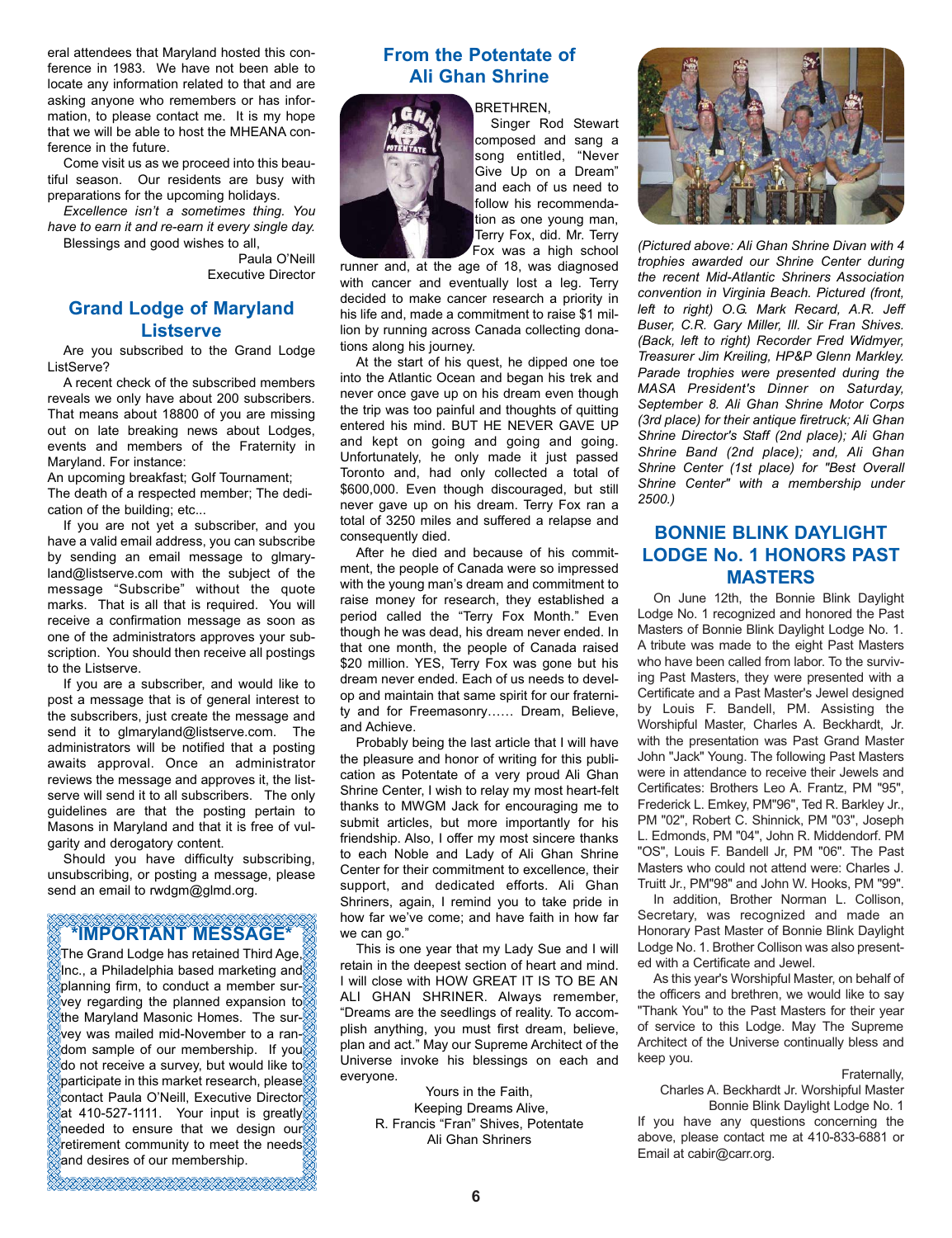



# Tall Cedars of Lebanon of North America http://www.tallcedars.org

Come and join us in our "Fun, Frolic and Fellowship."

Travel with us to the many Forests (Lodges) in our area. Attend our Conventions and help us raise money for Muscular Dystrophy Research.

Masonic related, the Tall Cedars of Lebanon was chartered in Trenton, New Jersey in 1902.

Beginning in 1951, the Tall Cedars of Lebanon became the first organization to offer continuing financial assistance to the Muscular Dystrophy Association. This year marks our 56<sup>th</sup> Anniversary supporting MDA.

"Visit our website, use the Forest Finder to locate a Forest nearest to you & contact the Scribe for more information on how to become a Tall Cedar"





# **Care Packages For Our National Guard Troops**

Warren Lodge No. 51 has begun a project that is providing packages for our National Guard Troops in Iraq. The packages contain many small, but necessary items that are not available at their bases.

Worshipful Master Mike Strempek reminds the Brethren of the many sacrifices the troops are making for us by leaving their professions, their careers, and families while we enjoy the comforts of home. With the support of the Grand Lodge of Maryland, Brother Roy Brimer of Warren Lodge No. 51 is collecting purchased items and financial donations to assemble Care Packages for our Maryland National Guard Troops. Why the Maryland National Guard? Not forgetting all the other branches of the Armed Forces involved; the Brothers of Warren Lodge No. 51 believe that "Charity Begins at Home", and feel more responsibility to those men and women from Maryland.

Items being received are as follows: First on the list is MONEY. Money is necessary to pay for discounted shipping costs to APO addresses. The Government does not pay for APO shipments. 2. Basic snacks (beef jerky, sunflower seeds, peanuts, chewing gum, powdered Gatorade, hot sauce (wrap glass bottles in duck tape and place in double zip-locked plastic bags), potato chips (in boxed containers), etc. 3. Avon's Skin-So-Soft (to repel bugs)

4. Feminine items, 5. Eyewash or eye drops 6. Plain white on brown T-shirts, 7. DVD's, magazines, books, or newspapers. Please remember that our Troops are fighting a war ... John Wayne subjects and romantic topics should be avoided. 8. Batteries (all sizes), 9. Disposable cameras 10. Socks, 11. Chap Stick, 12. Bug spray and Sunscreen , 13. Microwaveable meals and similar items (Easy Mac, Hamburger Helper Singles, Ramen Noodles, popcorn, etc.)

14. Razors and shaving cream

The items listed above are those proven to be useful to the Troops and recommended by Troopers who have been there! However, individual creativity and suggestions are encouraged.

Yellow collection bins with black lids will be provided at four collection points throughout the Grand Lodge Campus. These locations are:

1. Lobby of the Grand Lodge Building

2. Lower-level Common area of the Grand Lodge **Building** 

3. Main Entrance Lobby of the Bonnie Blink Masonic Home

4. Lobby of the Grand Lodge Offices

Cash donations should be mailed to Brother Roy Brimer, 154 West Chestnut Lane, Reisterstown, MD 21136. Please make your checks payable to Warren Lodge No. 51 and memo the check for: Care Packages for the Maryland National Guard. Call Brother Brimer (410)¬833-8547 for more details.

Our Brothers have been very generous with

their private cash donations. However, we must remember, the need is continuous. This is our opportunity to show our troops that they are not forgotten and that Marylanders care.

#### **Warren Stitt Seipp By Stephen J. Ponzillo, III for the Rededication of GM Seipp's Gravestone**

It is an honor for me to be asked to present a tribute to M.W.G.M. of the Grand Lodge of A.F. & A.M. of Maryland, Warren Stitt Seipp, who served for ten years as our leader.

Masonry in Maryland has been present since the 1760s and our Grand Lodge dates to 1787. Thus, for over 220 years, we have been dedicated to the proposition that there is a brotherhood of mankind under a fatherhood of God. We believe that by brotherly love, relief and truth, we serve each other in making our selves better men and better servants to the community in which we live.

Warren Stitt Seipp, and so many more who lie under the green grass of Prospect Hill Cemetery, exemplified those ideals. Our Grand Lodge will remember G.M. Seipp's service at a date in the near future, when the current Grand Master and his staff will come to Prospect Hill and pay their respects. However, Warren Seipp is remembered by Masons today for his great work known as the Maryland Masonic Homes.

Let me begin by telling you something about the man, who as a living, active Baltimore County son accomplished so much.

Warren Stitt Seipp was born in Towson, Maryland on February 21, 1873, the son of George W. Seipp, a Union veteran and Freemason, and Anna Goodwin. They lie not far from here. He was educated in Baltimore County and Baltimore City schools and became a member of Polytechnic Institute of Baltimore's teaching staff.

He left teaching to work for Title Guarantee and Trust Company of Baltimore, eventually serving as its vice president. Always interested in education, he served on the School Board of Baltimore City from 1920 until his death in 1930. In fact, what was to be his fatal heart attack occurred at a meeting of the school board.

On June 26, 1894 he married Miss Minnie Held, daughter of Louis Held, a member of the Fraternity. For many years, Brother Held served as a Judge of the Orphans Court of Baltimore County. Minnie and Warran S. Seipp had two children, Mrs. Elizabeth J. Perry and Warren S. Seipp, Jr. who lies in this plot with his wife. Warren, Jr. was also a Mason, proposed for membership by Reverent Brother Dr. Edger Cordell Powers. Dr. Powers served as Grand Chaplain for the Grand Lodge and pastor of First Methodist Church of Towson, now Towson United Methodist Church, and President of the Maryland Bible Society.

Upon M.W.G.M. Seipp's death on April 11, 1930, he reposed at his home at 4119 Roland Avenue and then lay in state at the Grand Lodge at 225 N. Charles Street in Baltimore. Over 15,000 people paid their respects as his body lay in state.